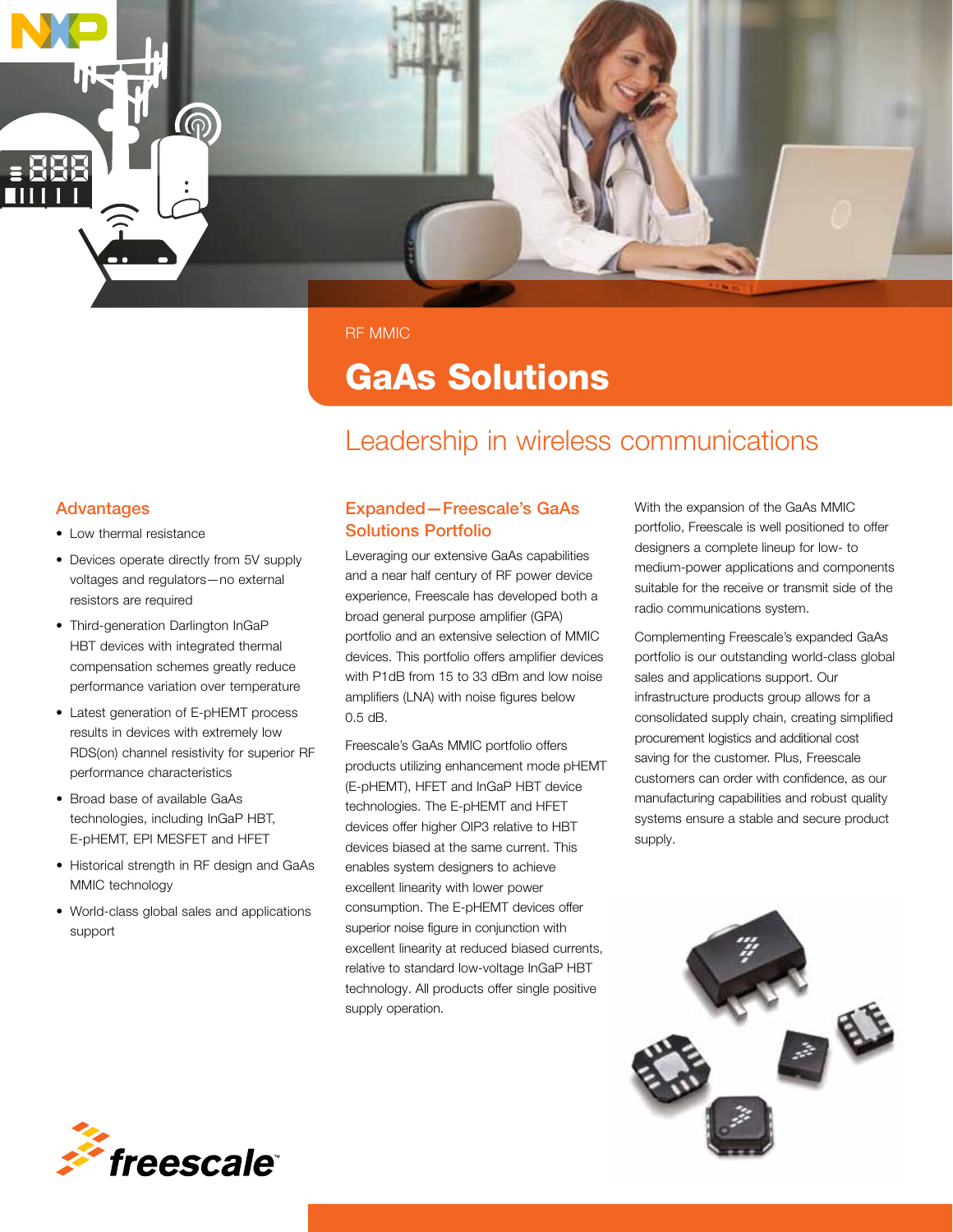# **MMIC**

### **Applications**

The current GaAs MMIC portfolio includes a selection of two-stage linear power amplifiers and LNAs that offer RF performance numbers optimized for the stringent base station requirements of the latest 3G and 4G networks as well as femtocell applications, smart grid and general wireless applications. The GaAs MMIC products are characterized and specified under the latest base station operating and test signal conditions. Future products will include voltage variable and digital attenuators, mixers and other specialty amplifiers and ICs.

#### **Examples**

- IF amplifiers in the receive signal path
- Pre-driver amplifiers in the base station transmit and control path
- Buffer amplifiers in mixer applications
- LNAs in the receivers' front end

#### **Areas of Focus**



#### **Tower Top Power Amplifier**



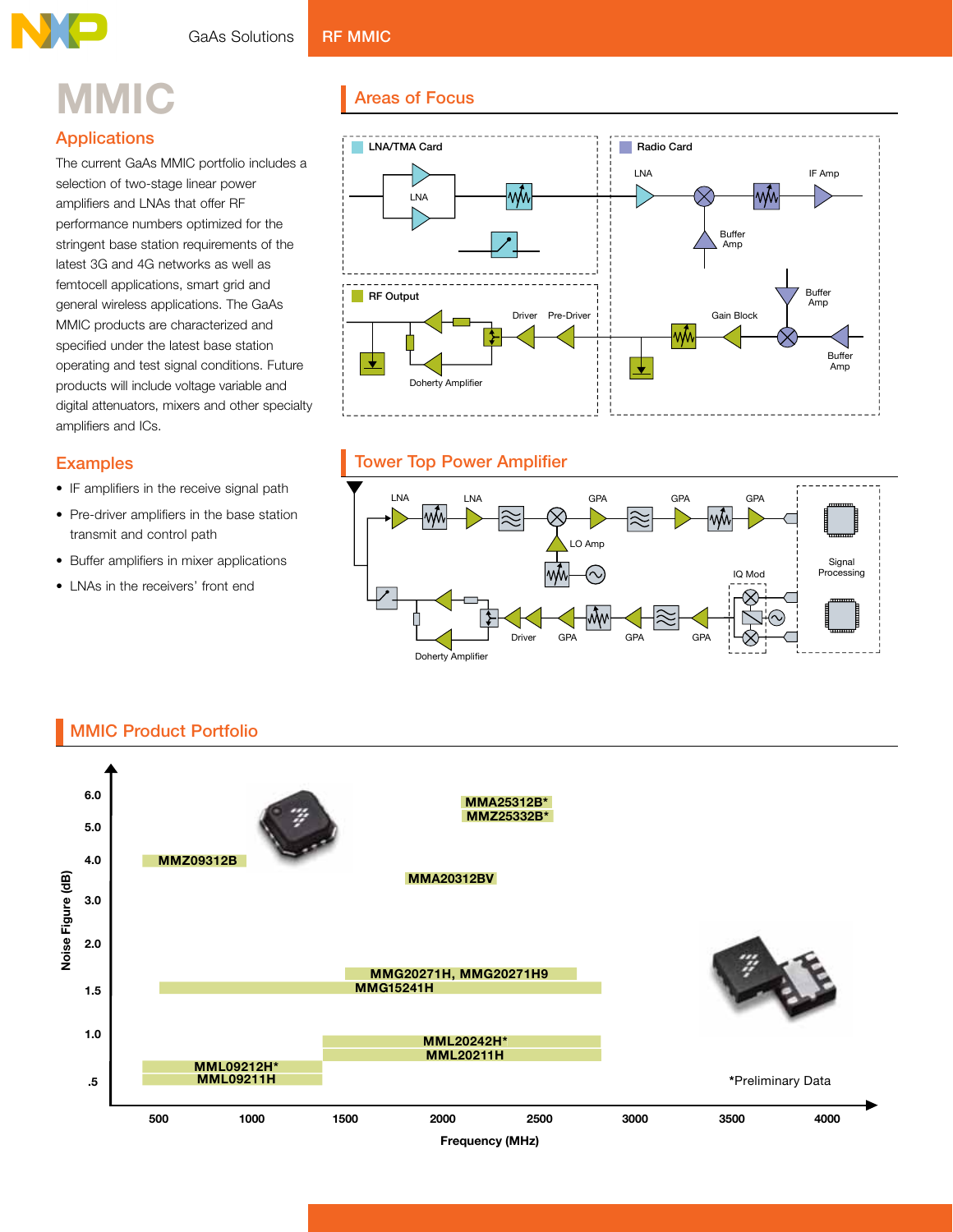**RF MMIC** 

**Digital Predistortion Power Amplifier** 

**GaAs Solutions** 



## **GPA**

#### **Applications**

GPAs are ideal for applications where small signal gain is necessary. Freescale's portfolio of GPAs combine the right level of gain, noise and power consumption specifications to meet the industry's most demanding applications. Freescale GPAs provide excellent solutions for small-signal applications in cellular, industrial, broadcast and commercial aerospace markets.

#### **Examples**

- Drivers or pre-drivers in base station applications and repeaters
- Buffer amplifiers in mixer applications
- Fiber to the premise (FTT-P) applications both as laser drivers and cost-effective small signal RF boosters at the premise
- Wireless LAN systems based on the IEEE® 802.11 a/b/g/n variants
- $\bullet$  Radar
- WIMAX IEEE 802.16
- TV and DTV broadcast
- ZigBee® wireless networks
- Emergency radio systems and military SDR applications







#### **GPA Product Portfolio**